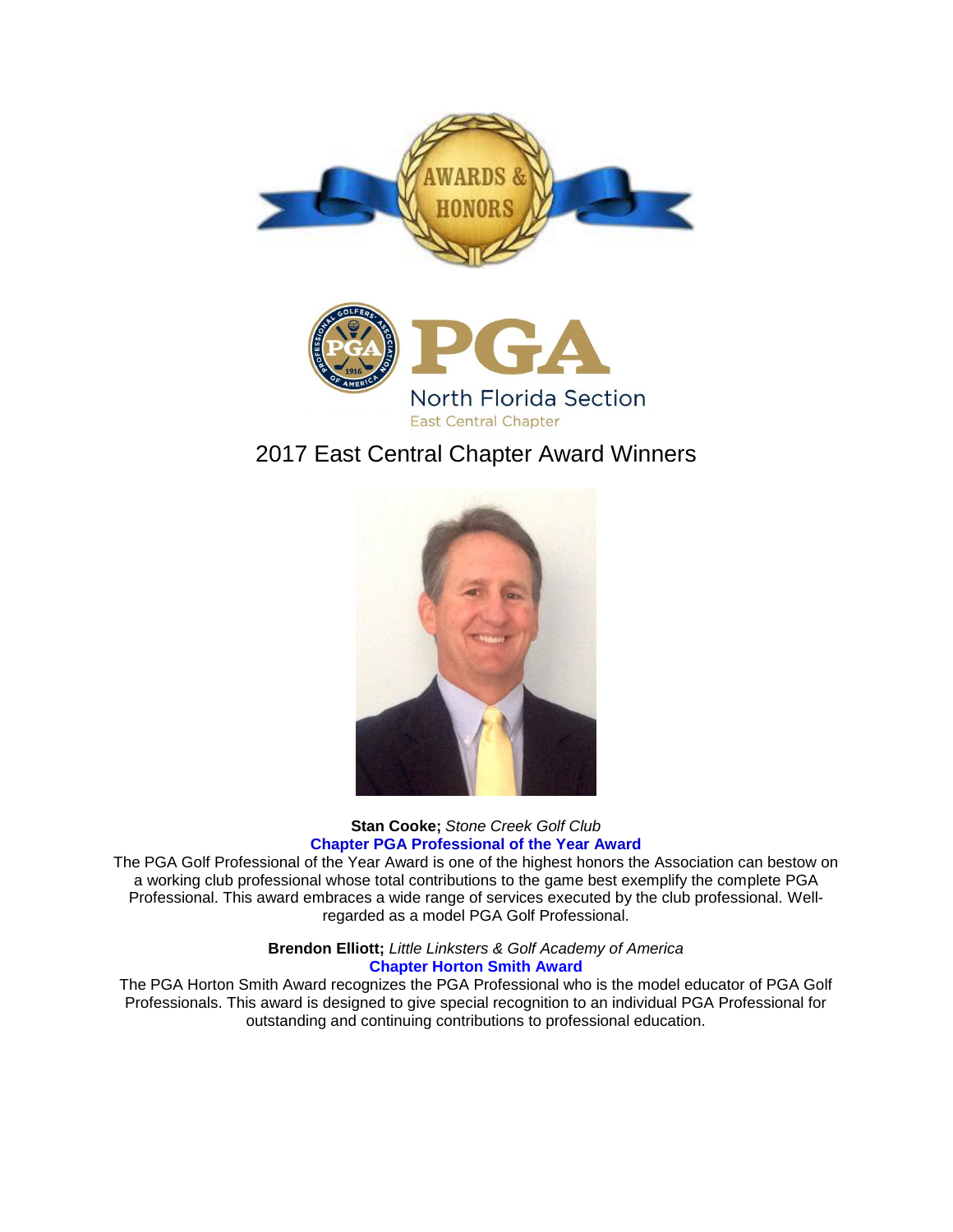#### **Alan Flashner;** *Golf Academy of America* **Chapter Bill Strausbaugh Award**

The Bill Strausbaugh Award is designed to recognize PGA Professionals who by their day-to-day efforts have distinguished themselves by mentoring their fellow PGA Professionals in improving their employment situations and through service to the community.

## **Cheryl Anderson;** *Mike Bender Golf Academy* **Player Development Award**

The President's Plaque is designed to recognize a PGA Professional for extraordinary and exemplary contributions and achievements in the area of player development.

This award considers the PGA Professional's growth of the game leadership commitment

and the impact made at the facility.

#### **Kevin Baker;** *Reunion Resort* **Patriot Golf Leader Award**

The Patriot Award is presented to a PGA Professional who personifies patriotism through the game of golf and demonstrates unwavering commitment and dedication to the men and women who have valiantly served and

protected the United States of America.

## *No Winner*

## **Chapter Merchandiser of the Year Award (Private)**

The Merchandiser of the Year Award is designed to recognize those PGA Professionals who have excelled as business persons / merchandisers in the promotion of golf. The PGA honors PGA Professionals in three categories: Private, Public and Resort facilities.

#### **Kerry Olinger;** *Hawks Landing Golf Club* **Chapter Merchandiser of the Year Award (Resort)**

The Merchandiser of the Year Award is designed to recognize those PGA Professionals who have excelled as business persons / merchandisers in the promotion of golf. The PGA honors PGA Professionals in three categories: Private, Public and Resort facilities.

.

#### **Mark Verkey;** *Villages Palmer Legends* **Chapter Merchandiser of the Year Award (Public)**

The Merchandiser of the Year Award is designed to recognize those PGA Professionals who have excelled as business persons / merchandisers in the promotion of golf. The PGA honors PGA Professionals in three categories: Private, Public and Resort facilities.

## **Tom Garner;** *Arnold Palmer's Bay Hill Club & Lodge* **Chapter Teacher of the Year Award**

The Teacher of the Year Award is designed to recognize a PGA Professional who is an outstanding teacher of golf among the ranks of PGA membership. This award is based on a professional's overall performance in teaching; unusual, innovative and special teaching programs initiated or implemented; articles published; as well as outstanding golfers the professional has instructed.

### **Brian Lombard;** *Grand Cypress Academy of Golf* **Youth Player Development Award**

The PGA Junior Golf Leader Award recognizes the PGA Professional who is a leader in junior golf and who reflects the ideals of those who work with youth.